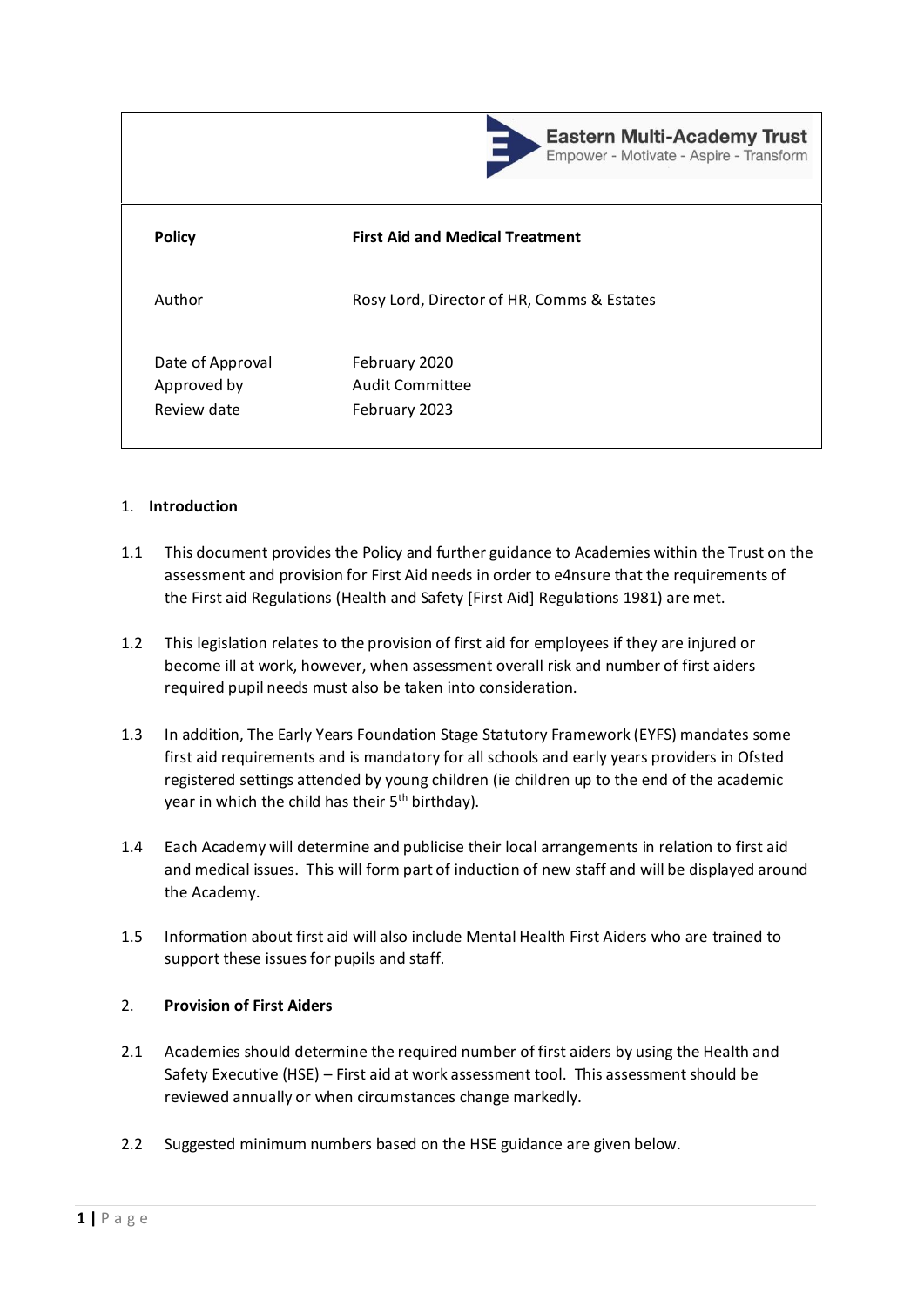| Category of Risk | Numbers employed at | Suggested minimum number of First Aid       |
|------------------|---------------------|---------------------------------------------|
|                  | any one location    | personnel within the school                 |
| Lower Hazard     | Fewer than 25       | One EFAW (appointed) person                 |
|                  |                     |                                             |
|                  | $25 - 50$           | At least one EFAW trained first aider -     |
|                  |                     | preferably two for cover                    |
|                  | More than 50        | At least one full FAW trained person for    |
|                  |                     | every 100 employed or part thereof          |
|                  |                     | (minimum two for cover)                     |
| Higher Hazard    | $5 - 50$            | At least one FAW trained member of staff    |
|                  |                     |                                             |
|                  | More than 50        | At least one additional FAW trained person  |
|                  |                     | for every 50 employed or part thereof       |
|                  |                     | (minimum two for cover)                     |
| School setting   | n/a                 | At least one person who has a current       |
| with EYFS        |                     | paediatric first aid certificate (12 hours) |
|                  |                     | must be on the premises at all times when   |
|                  |                     | children are present, and must accompany    |
|                  |                     | children on outings (minimum two            |
|                  |                     | required for cover)                         |

- 2.3 To ensure adequate coverage and quick access to a first aider for staff and pupils the following should also be considered:
	- Adequate provision to cover absence, leave, offsite activities
	- Previous accident rates/illness
	- The layout of the premises eg split sites, number of buildings and activities in each
	- Any specific hazards eg DT machinery, science labs, kitchens
	- Numbers of pupils on site
	- Extended/extracurricular activities
	- Shift work and extended working hours
- 2.4 Where the premises are let, it is the responsibility of the persons letting the premises to provide first aid cover.
- 2.5 Where there are outsourced activities taking place on the premises eg cleaning or catering, the outsourced company should provide sufficient cover for their staff.
- 2.6 Higher risk areas such as DT, PE, Science etc staff must have quick access to a first aider and all staff must be aware of the immediate remedial measures needed to manage the injury and enable an effective hand over (particularly with chemical incidents).
- 2.7 First aid cover unless part of the job role is voluntary.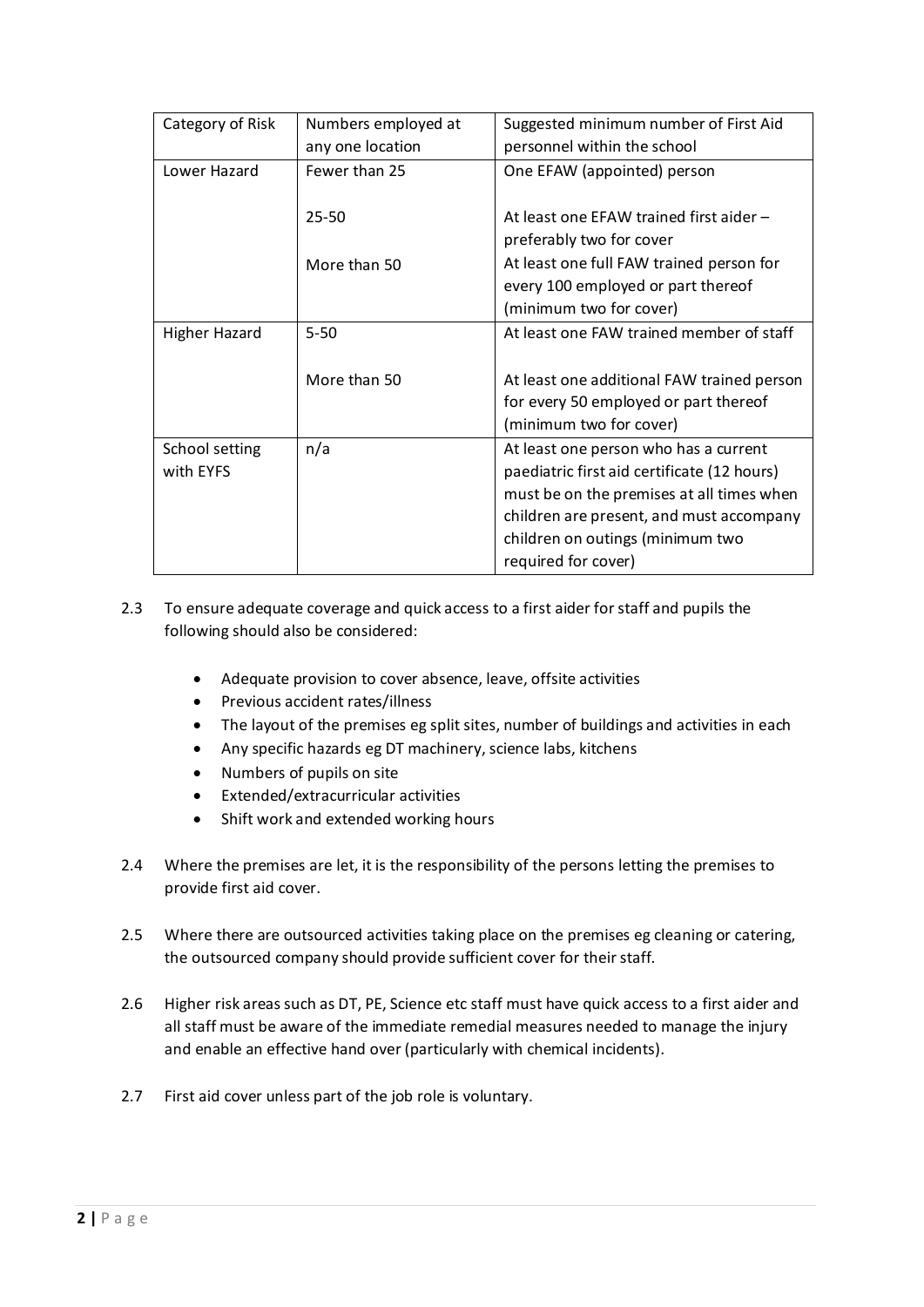# **3. Specific Medical Needs**

- 3.1 This document does not replace the need to gain and document specific advice for individual with disabilities or long-standing medical conditions or allergies which may require special treatment or medical support in the case of accidents or illness.
- 3.2 It is the parents of a pupil with specific medical needs who must ensure that the academy is aware of those needs and that there are arrangements for the storage and accessibility of medicines. Staff should not administer any medication without specific training but be responsible for accessing medication and recording dosage given to a pupil to self-administer in line with a specific plan. Any changes to the regime must be communicated in advance by parents to the Academy. This should be done in line with the government document on Supporting Pupils with Medical Needs -

# [https://www.gov.uk/government/publications/supporting-pupils-at-school-with](https://www.gov.uk/government/publications/supporting-pupils-at-school-with-medical-conditions--3)[medical-conditions--3](https://www.gov.uk/government/publications/supporting-pupils-at-school-with-medical-conditions--3)

- 3.3 Staff with medical needs, should be able to self-medicate. The role of first aiders or other staff is to support the member of staff to take the medication and contacting the emergency services as appropriate.
- 3.4 The Academy must have available a locked cabinet or fridge to store the medication and have records to show dosages and when it is required. Staff must ensure they record accurately what is used, when and their details in line with the plans given.
- 3.5 Where pupils or staff have specific medical needs, this information should be available to first aiders on a when needed basis to ensure they take appropriate action should it be necessary.

# **4. First Aid Training**

- 4.1 All first aiders should have the appropriate qualification depending on the assessment of the Academy's needs
	- First Aid at Work (FAW) full 3-day course
	- Paediatric First aid 2-day course to meet the requirements of the EYFS framework
	- Emergency First aid work (EFAW) 1-day course
- 4.2 Training valid for three years after which a refresher course is required. FAW refresher is two days. If any qualification lapses it must be taken again in full. These qualifications must be delivered by reputable providers.
- 4.3 Other training is available if required for specific circumstances eg diabetes, epilepsy, epipens and general administration of medication.
- 4.4 Staff who administer first aid according to their training and in the course of their employment would be covered by employer liability insurance.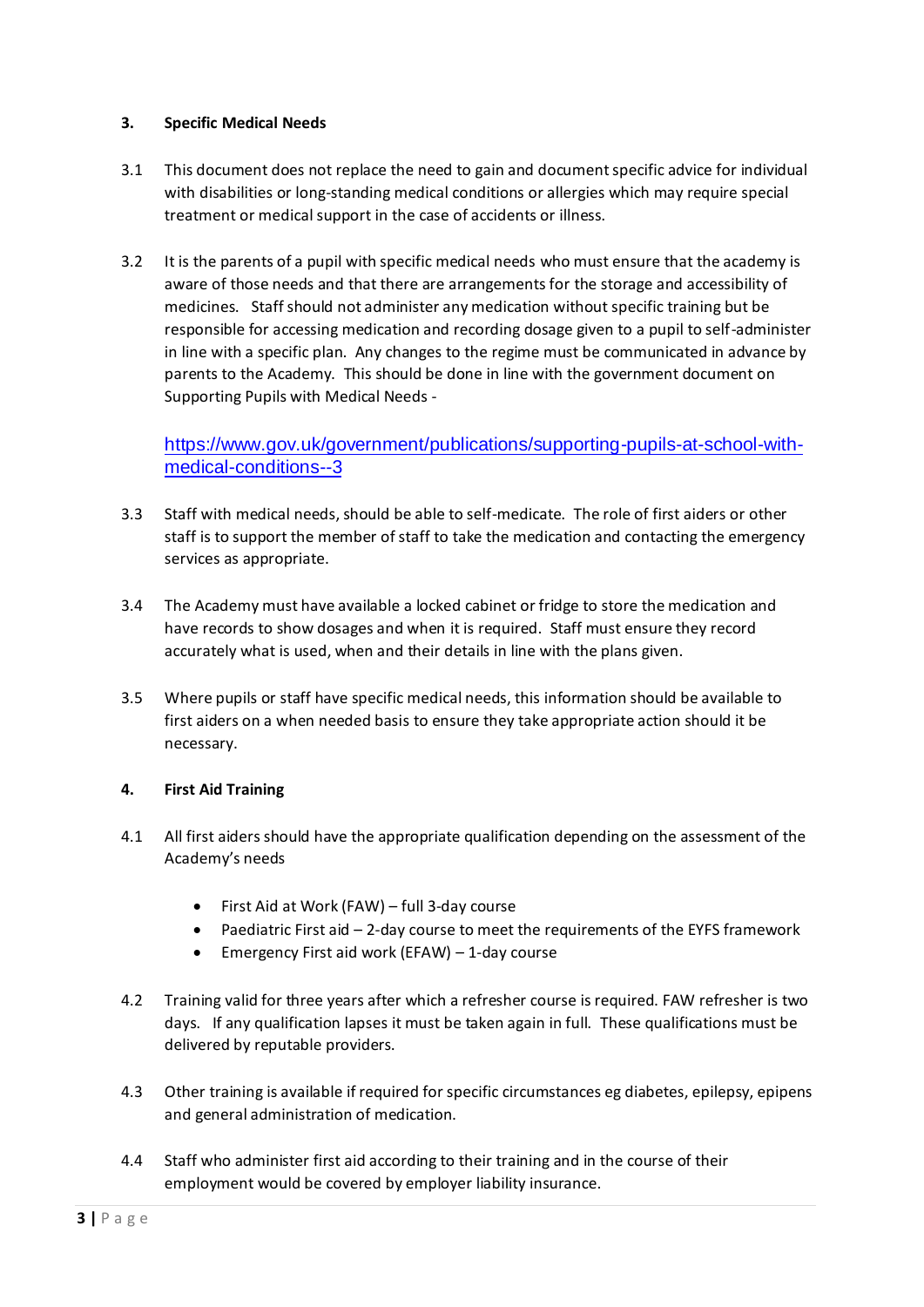4.5 Automated External Defibrillators (AEDs) are more likely to be used very infrequently in a school environment and potentially more on adults than pupils. The AEDs do not need specific training. Anyone using them should follow the instructions carefully. Not all Academies have defibrillators and local procedures will make clear if they do.

# **5. First Aid Equipment**

- 5.1 All Academies should have a minimum of one first aid kit, clearly marked, readily accessible and its location known by all staff and pupils.
- 5.2 Additional kits may be needed depending on the site eg separate buildings, split sites, high needs areas and for offsite visits.
- 5.3 Travel first aid kits should be kept ready for trips and off-site activities such as sports fixtures.
- 5.4 First aid kits should contain a sufficient quantity of suitable first aid materials and nothing else. The designated person in each Academy should check boxes regularly and ensure they are stocked up. The Annex contains a list of suggested minimum contents.
- 5.5 First aid does not include the administration of medicines and therefore should not have any drugs of any kind including paracetamol or antiseptic creams etc.
- 5.6 First aid arrangements must be in place when used outside of normal hours or when let. First aid boxes should be available at that time and access to a telephone.
- 5.7 Where mains tap water is not readily available for eye irrigation, sterile water or sterile normal saline (0.9%) in sealed disposable containers should be provided. Each container should hold at least 300 ml and should not be re-used once the seal is broken. At least 900 ml in total should be provided.

# **6. First Aid room**

- 6.1 The School Premises (England) Regulations 2012 require that every school has a suitable room that can be sued for medical treatment/short term care of sick and injured pupils when required. This area should have a sink and be reasonably near a WC. The room can be used for other purposes but must be available when required.
- 6.2 Where a school caters for pupil with complex needs, additional medical accommodation must be provided which caters for those needs.

# **7. Emergency Procedures**

7.1 In the case of serious or potentially serious injuries or illnesses, professional medical assistance should be sought immediately. This should not wait for a first aider but be called by the person initially dealing with the issue. Staff should still follow the procedure to call for a first aider and assistance from senior leadership and record the incident but no delays in seeking medical support should occur.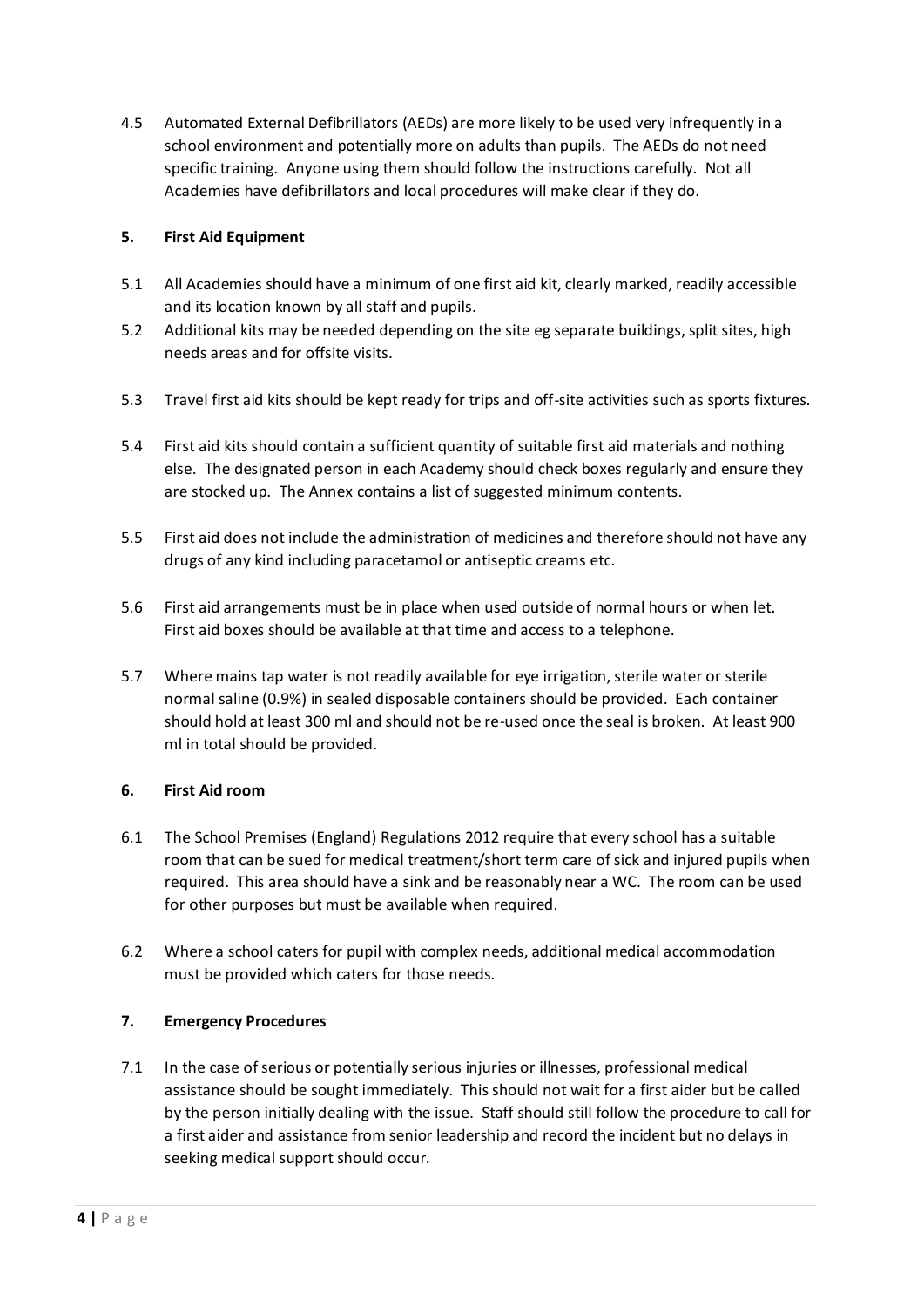- 7.2 Staff should not take pupils to hospital in their own car in serious instances, but should await an ambulance. A member of staff should accompany the pupil to the hospital until the parents/carers arrive.
- 7.3 Health professionals are responsible for decisions on medical treatment where a pupil's parents or guardian is unavailable.

# **8. Record keeping**

- 8.1 First aiders will log all incidents requiring first aid attention. This is whether it is a visit to a first aider for being unwell or an accident or incident where injuries occur. This is the case even if this takes place on a trip or as part of a sporting fixture.
- 8.2 If the pupils is brought to the office by staff as they are unwell this will also be recorded and logged against the pupil's records. The office will contact parents for the pupil to be collected where appropriate.
- 8.3 Parents will be contacted to advise them of all accidents and incidents regardless of whether they need to be collected. If there is an injury the parents should be advised to collect their child if they normally do not.
- 8.4 In addition, locally the Academy will hold copies of training certificates for all first aiders and refreshers.
- 8.5 Records should include
	- date time and place of incident
	- name/age of the injured or ill person
	- home address of person
	- location of incident and details of environment
	- details of the incident/occurrence itself
	- full details of the injury/illness and what first aid was given
	- what happened to the person immediately afterwards particularly if they were sent home or an ambulance was called
	- action needed/required if there is an obvious cause
	- any RIDDOR requirements
	- name and signature of the person dealing with the incident
- 8.6 Reporting under RIDDOR will be undertaken by the local Academy but they can seek support from the Trust. Any serious or reportable accident or incident must be reported to the Trust.

## **9. First Aid and blood born viruses**

9.1 First aiders will be aware from their training of the importance of preventing cross-infection and preventative measures required to reduce the risk of transmitting blood borne infections such as hepatitis and HIV.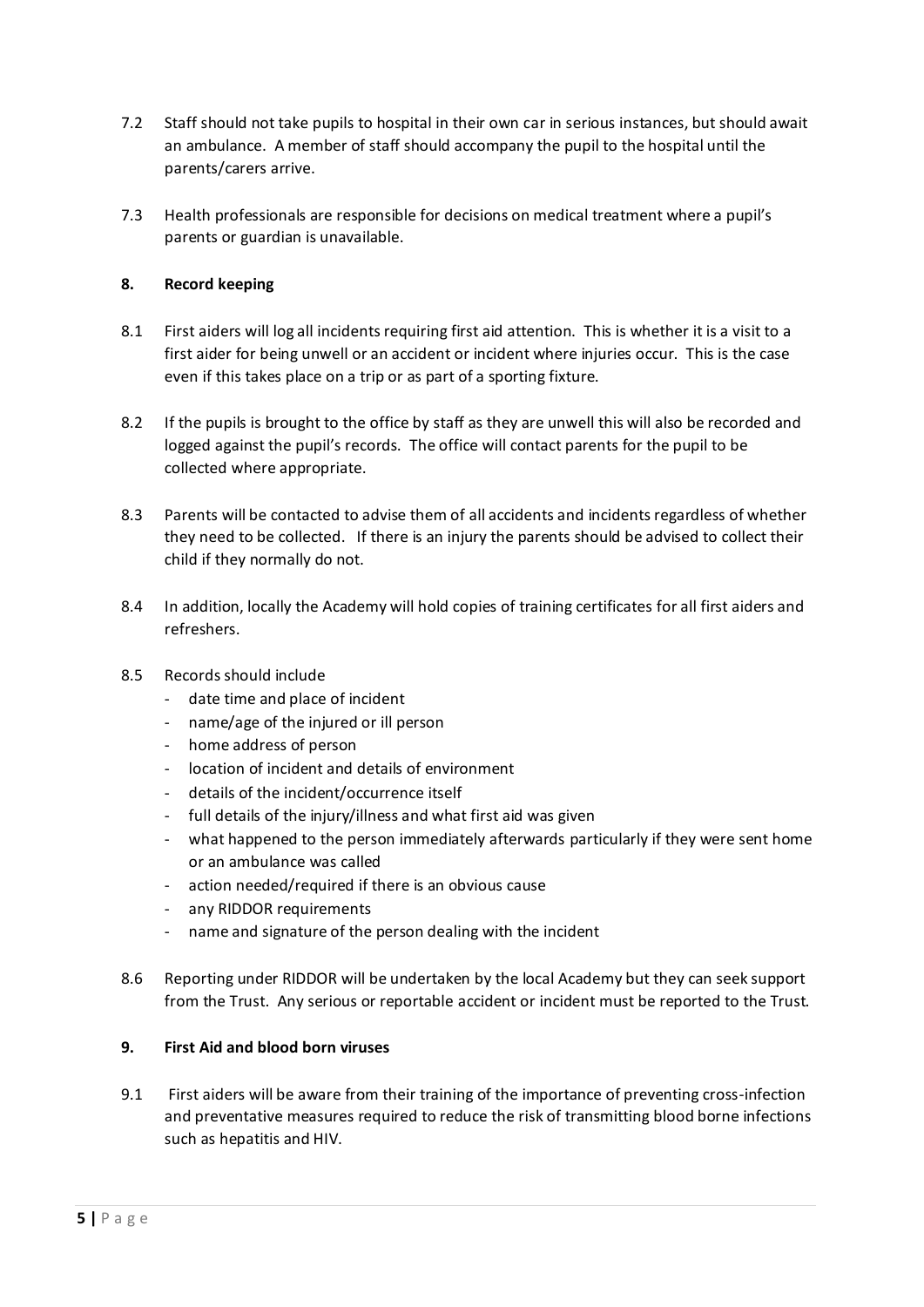- 9.2 This approach must be taken with all bodily fluids which should be treated as potentially infectious and the following precautions should be taken
	- Always cover open wounds on your own hands with waterproof adhesive dressings
	- Use disposable gloves (preferably not latex due to allergies) when dealing with bleeding / bodily fluids
- 9.3 Dispose of contaminated waste carefully small amounts can be safely disposed of in normal refuse but in a sealed bag. If sharps are used there should be safe sharps disposal arrangements made with a sharps bin.

# **10. Head Injuries**

- 10.1 Injuries to the head need to be treated with particular care. The injury may not be evident and the effects noticeable until time has elapsed.
- 10.2 For any head injury to pupils, parents should be called as a matter of course. Minor injuries should be monitored carefully in case the effects become more noticeable. If that is the case immediate medical advice/care should be sought and parents informed accordingly. For major head injuries, an ambulance should be called and a referral to hospital made. Immediate contact should be made with parents to advise.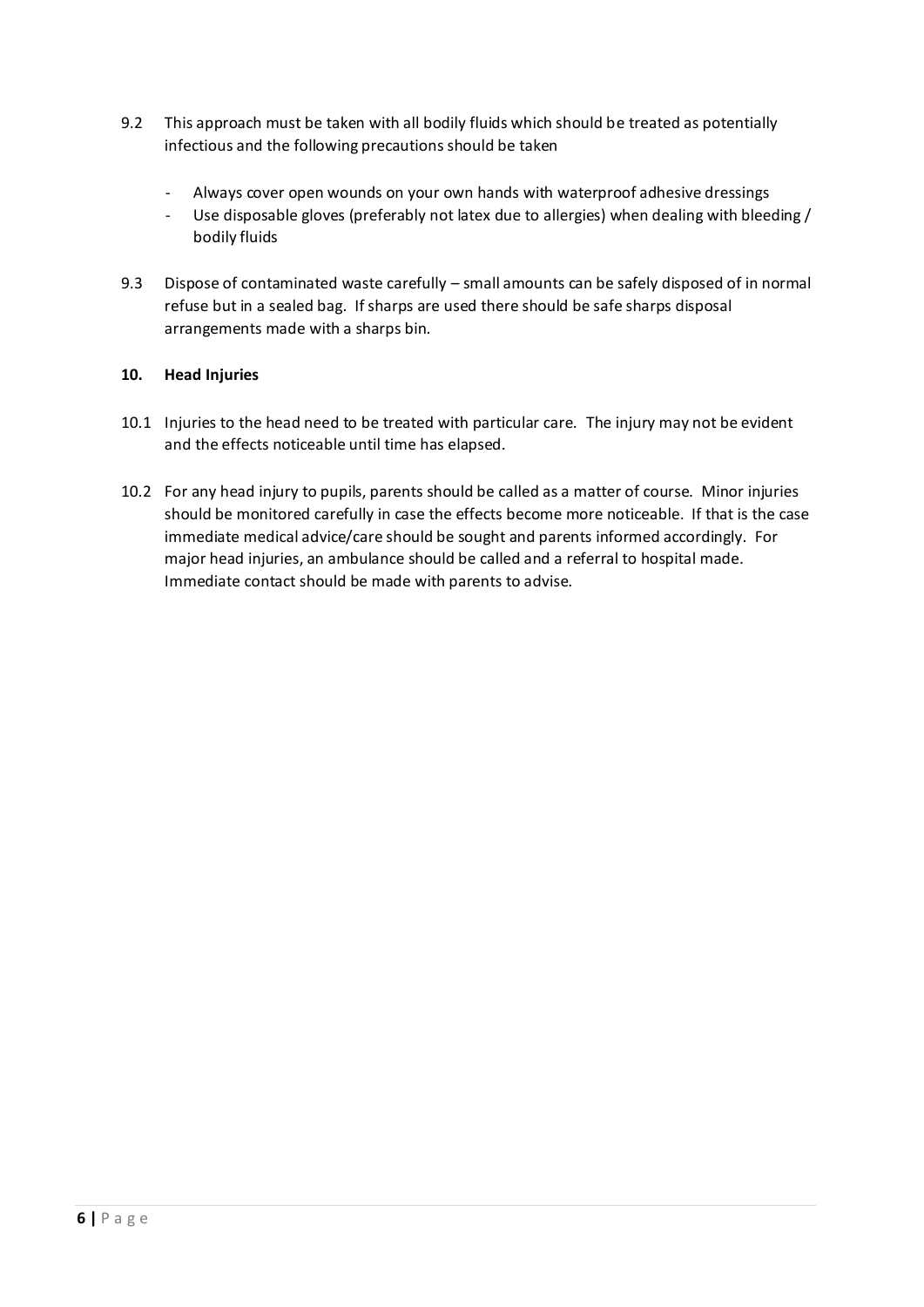# **ANNEX - TEMPLATE FOR LOCAL FIRST AID PROCEDURES**

# **These procedures for First Aid and Medical treatment at Nelson Academy form part of the Eastern Multi-Academy Trust First Aid and Medical Policy**

#### 1. **First Aid Procedure**

- 1.1 This procedure forms part of, and should be read in conjunction with, the First Aid Policy. It is designed to confirm how the Trust will address the responsibilities regarding the administration of first aid to staff, pupils and visitors.
- 1.2 All organisations, including educational establishments, should ensure their procedures and arrangements reflect an assessment of the need. The procedures should cover first aid personnel, equipment and practices and be designed in accord with the legal standards and good practice.
- 1.3 The First Aid Coordinator in conjunction with the Principal is responsible for determining the actual provision required at their respective establishments, with the appropriate manager responsible where additional needs relevant to their specific operation exist.
- 1.4 The Trust has determined that each Academy will have at least one trained Mental Health First Aider to support students. The name of the Mental Health First Aider will be added to the list of first aiders.

#### 2. **Assessment of Need**

- 2.1 The First Aid Coordinator in conjunction with the Principal has undertaken an assessment of the first aid need to determine a provision which is suitable and sufficient in line with the Policy.
- 2.2 Following the assessment, it has been determined that the Academy needs a minimum of 2 full first aid qualified staff and additionally a number of appointed persons.
- 2.3 Departmental managers should determine any additional personnel, equipment and facilities required using the same approach, for example, specific first aid provision should form part of the arrangements for offsite work and educational visits.

### 3. **First Aid Provision**

3.1 The First Aid Co-ordinator is Jackie Wilks and is located in the School Office. A First Aid treatment room (disabled toilet/shower room) is sited in School Hall and is available for persons who require such a facility.

#### 4 **First Aid Rooms**

4.1 The site has a room available for first aid, which will;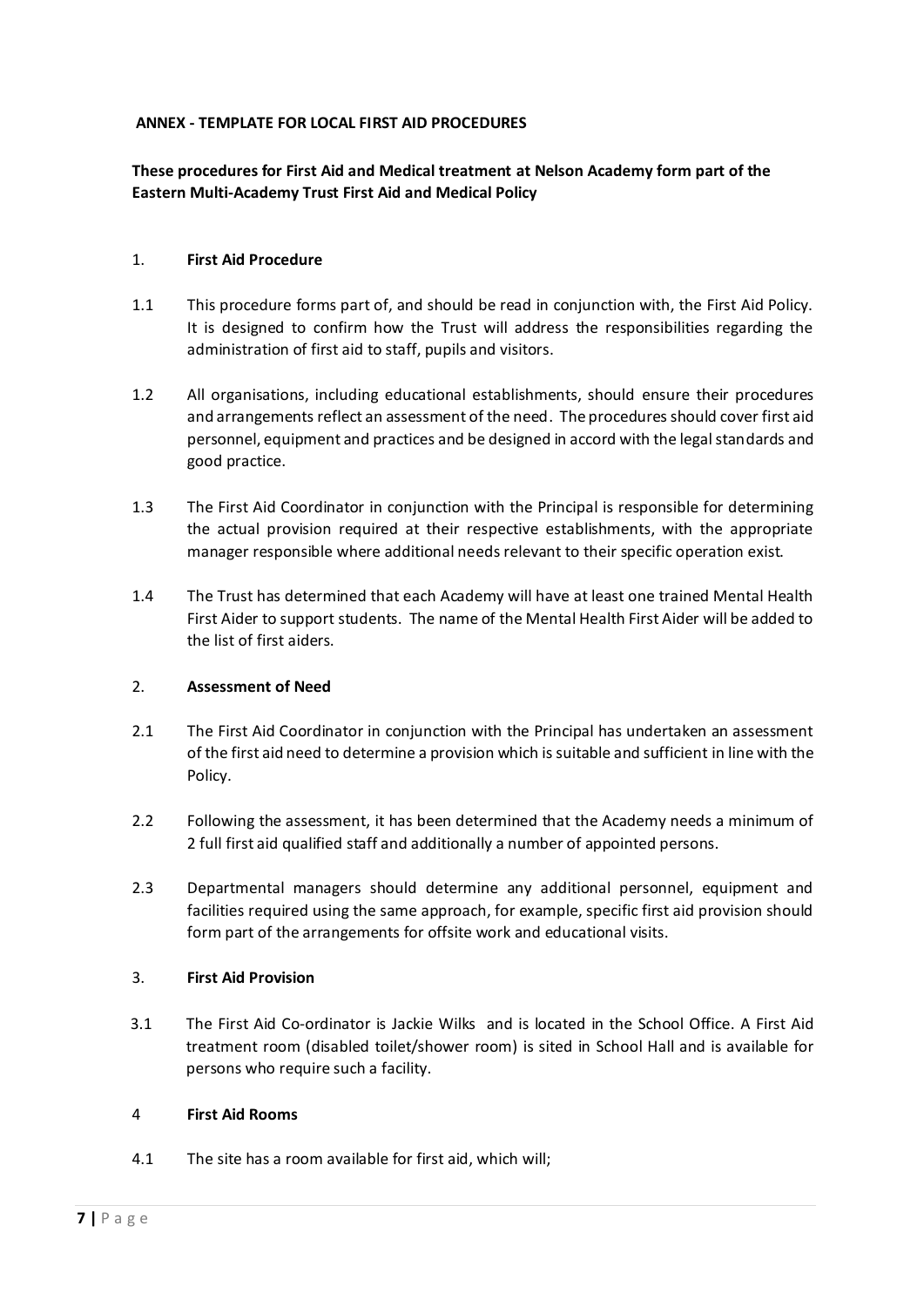- be adequately stocked with first aid equipment
- be accessible to stretchers
- be clearly sign-posted
- be provided with a couch, a chair and any necessary additional equipment
- have washable surfaces and adequate heating, ventilation and lighting
- be kept clean, tidy, accessible and available for use at all times when staff and students are on site
- be positioned as near as possible to the point of access for transport to hospital
- display a notice in the room advising of the names, locations, and, if appropriate telephone extensions of first aiders and how to contact them

## **The designated person must check all first aid equipment is in date and stocks replenished.**

- 4.2 The first aid room will be provided with or have ready access to the following;
	- a sink with hot and cold running water
	- toilet facilities
	- drinking water and disposable cups
	- soap and paper towels
	- foot operated refuse containers lined with disposable yellow clinical waste bags, or a container suitable for the safe disposal of clinical waste
	- blankets.

### 5 **Equipment**

- 5.1 Suitable and sufficient equipment will be provided, based on an assessment of the need, the minimum stock of first aid items at each location will be:
	- A leaflet giving general guidance on first aid (for example HSE leaflet Basic Advice on First Aid at Work)
	- 20 individually wrapped sterile adhesive dressings (assorted sizes) appropriate to the type of work (dressings may be of a detectable type for food handlers)
	- Two sterile eye pads
	- Four individually wrapped triangular bandages (preferably sterile)
	- Six safety pins
	- Six medium sized individually wrapped sterile unmedicated wound dressings, approximately 12cm x 18cm
	- One pair of disposable gloves
- 5.2 These additional materials are also available:
	- Aprons
	- **Gloves**
	- Resuscitate
	- **Wipes**
	- Sterile water/saline (where mains water is not available)
	- Clinical waste bins/bags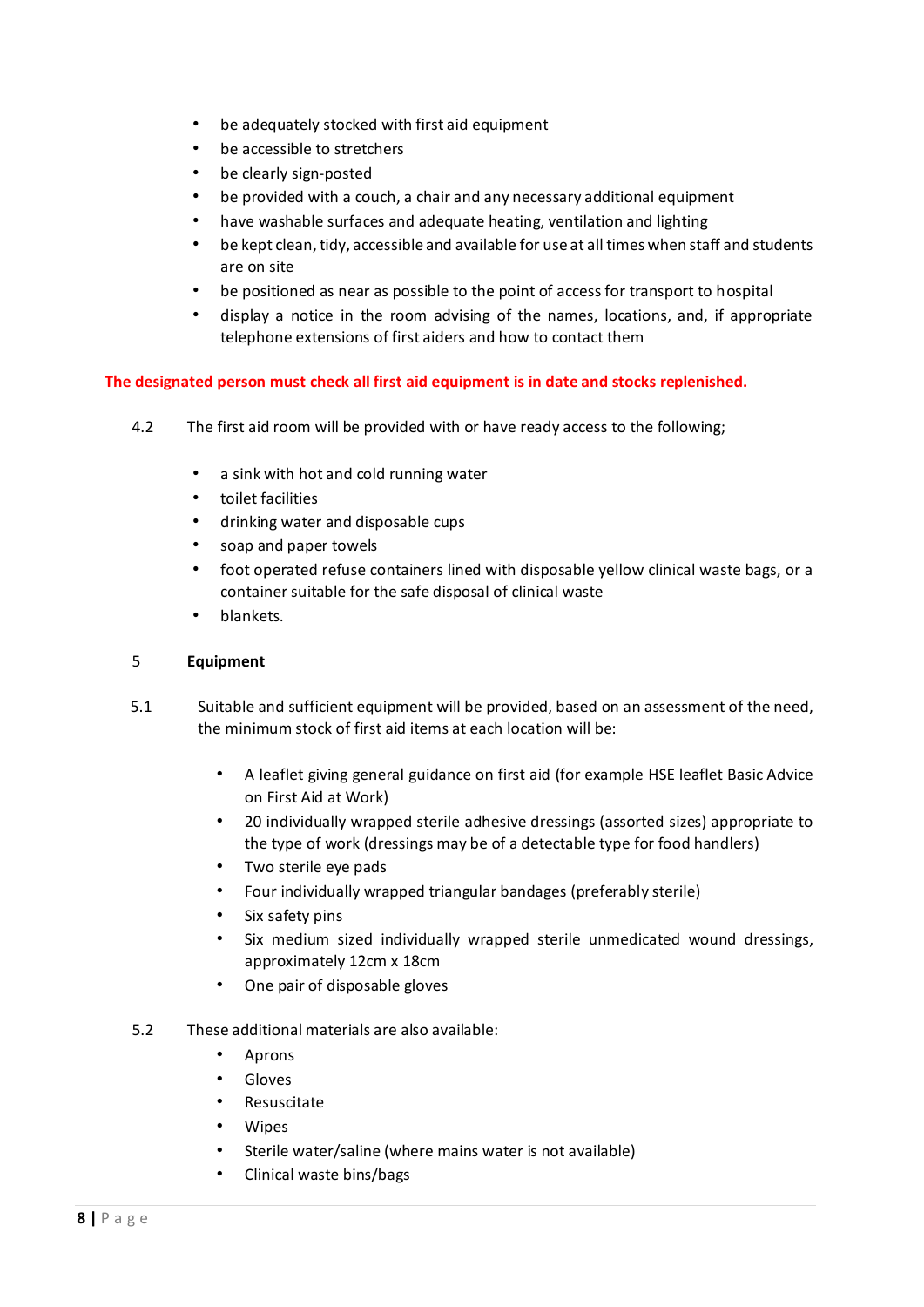- Bio hazard disposal pack.
- Eye wash stations (where assessed as needed)
- 5.3 Tablets and medication of any description will not be kept as part of the first aid provision. If medication is needed for pupils it will be kept in a locked cupboard/school office safe or fridge as appropriate and accessed only by designated staff.
- 5.4 Current Locations:
	- First Aid Room in main hall
	- Corridor outside school office
- 5.5 All classroom are issued with a grab bag containing an appropriate selection of first aid equipment. This is restocked on a monthly basis or as required.
- 5.6 A centralised stock is also available to enable the first aiders to restock the first aid boxes, as and when necessary. The stock will be held by the First Aid Coordinator to whom requests for additional supplies should be made. Jackie Wilks will check and refill their First Aid boxes on a regular basis and order supplies that are required.
- 5.7 The First Aid Coordinator also holds a grab bag containing an appropriate selection of first aid equipment for use by educational visits leaders.
- 5.8 The location of the first aid boxes, rooms and the boxes themselves will be clearly marked by a white cross on a green background.
- 5.9 Managers who identify a need for specific additional equipment should seek approval from the First Aid Coordinator prior to purchase to ensure it is in accord with the standards and appropriate for use at the site.

# 6 **Travelling first aid kits**

- 6.1 Where departmental activities necessitate the need for travelling, staff should be provided with first aid equipment. The following items are considered suitable provisions;
	- A leaflet giving general guidance on first aid (for example, HSE leaflet Basic Advice on First Aid at Work)
	- Six individually wrapped sterile adhesive dressings
	- One large sterile unmedicated dressing approximately 18cm x 18cm
	- Two triangular bandages
	- Two safety pins
	- Individually wrapped moist cleansing wipes
	- One pair of disposable gloves
	- 6.2 A properly stocked first aid kit will always be carried in the mini buses.
	- 6.3 First Aid supplies will be provided for staff in charge of trips and visits by the First Aid Coordinator, who needs to be advised in advance of the trip.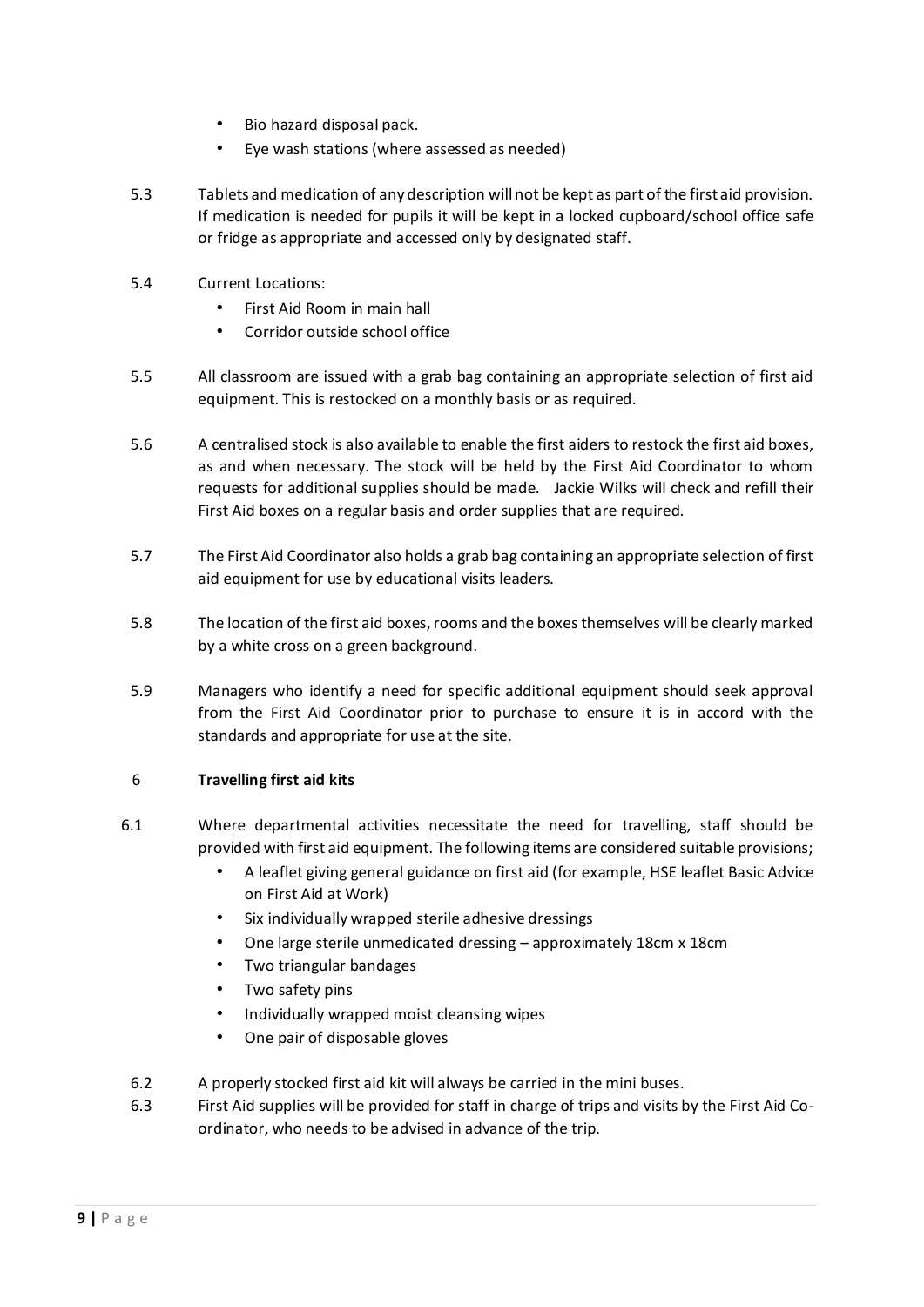# 6.4 **The trip leader must ensure that the medical notes for all children together with any required medication is taken on the trip**

## 7 **Defibrillator**

- 7.1 The academy has access to an automated external defibrillator (AED). Situated at Methodist Church, The Hollies Doctor's Surgery and Morrisons all on Paradise Road, Downham Market.
- 7.2 No specific training is needed to use a defibrillator the instructions are clear and must be followed carefully.

## 8 **Illness and Minor Injury**

- 8.1 Parents become responsible for their child if the pupil is unwell or injured. In order to contact parents quickly, it is essential that changes of address or phone number are passed to the Student Support Department as soon as these are known.
- 8.2 Students must not leave classes for first aid treatment other than in cases of emergency. Any member of staff who becomes aware that a student is injured, or needs immediate treatment, must send the student to School Office who will alert First Aid for assessment and care. If the injury is serious and the student cannot walk, the teacher must contact either School Office on 201 or 202 or the First Aid Co-ordinator on 201 for assistance. In the First Aid Co-ordinator's absence, another First Aider will be responsible for calls to 202 office staff may contact other available First Aiders.
- 8.3 All injuries will be attended to in the First Aid treatment room/school office. If necessary, having first informed a member of the Senior Management/Leadership Team, the First Aiders will arrange for the parents to take the student home or to hospital. No-one else should send an ill student home.

#### 9 **Emergency and Serious Injury**

- 9.1 Normally only the First Aiders/office staff will have the responsibility to call an ambulance after being called to an accident or illness, however, a member of the senior leadership team or any member of staff attending a serious injury may call an ambulance if required. The First Aid Co-ordinator or a member of the administrative or pastoral team will contact the parents to tell them of their child's injury and whereabouts so that the parents can go to the hospital. The hospital staff will decide whether to treat the child before the parents arrive.
- 9.2 In the case of a very serious accident or injury, the Emergency Policy's procedures will be carried out. The Trust must also be informed in these circumstances.

#### 10 **Head Injuries**

10.1 Accidents involving a pupil's head can be problematic because the injury may not be evident and the effects only become noticeable after a period of time.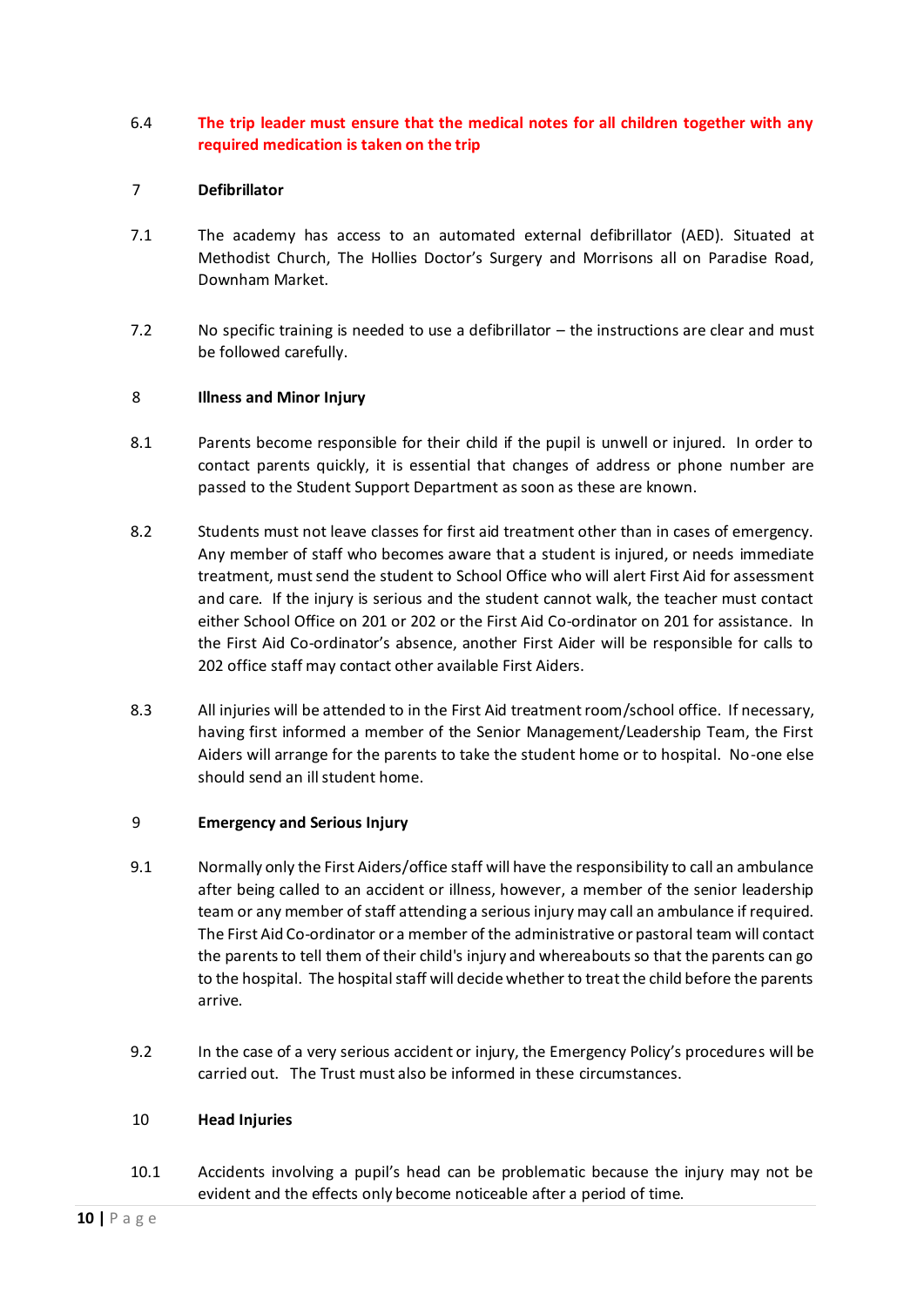10.2 If the injury is minor, all head injuries should be monitored closely and a head injury form should be completed and given to parents. Serious head injuries should always be referred for hospital treatment (please follow the section for Emergency Arrangements).

#### 11 **Record keeping**

- 11.1 For accidents/injuries, the First Aider will make an entry in the Accident Book. Each classroom has their own accidents books and may be accessed by any member of staff at any time of day or night. All books are sent to the school office when they are full and kept in the stationary cupboard as a record.
- 11.2 Staff must make an official record of any injury, minor or major, in the Accident Book which is kept in each classroom. Any serious injuries such as broken limbs, dislocations and lacerations by contaminated material, must be reported to School office and they will be given a school's incident report form for compilation.

## 12 **Reporting an Accident**

- 12.1 Any first aid treatment given on the Academy's premises or as part of a school related activity should be reported to and recorded on an incident report form.
- 12.2 First Aid treatment given by first aiders should be recorded in line with the Policy.
- 12.3 Any accident occurring on the Academy premises or as part of a school related activity must be reported by the member of staff attending the accident and an Incident report form filled in.
- 12.4 Incident Report forms are available from Linda Mahoney Operations Officer and should be filled in with precise detail containing all the required information.

#### 13 **Reporting of Injuries, Diseases and Dangerous Occurrences Regulations 1995 (RIDDOR)**

- 13.1 Under the Reporting of Injuries, Diseases and Dangerous Occurrences Regulations 1995 (RIDDOR), some accidents must be reported to the HSE. Please refer to the Accidents and Incident Reporting Policy for more detail.
- 13.2 RIDDOR reports must be carried out by the Principal or Operations Officer with the member of staff concerned. The Principal is responsible for reporting serious accidents to the Trust's governing body. Accidents are discussed at Health and Safety Committee and Academy Council meetings.
- 13.3 The First Aid Co-ordinator will provide the Principal with an analysis of the term's incidents to see if there are any problem areas. This information will also be given to the relevant Head(s) of Department.
- 13.4 Any report under RIDDOR must be communicated to the Trust as a matter of urgency.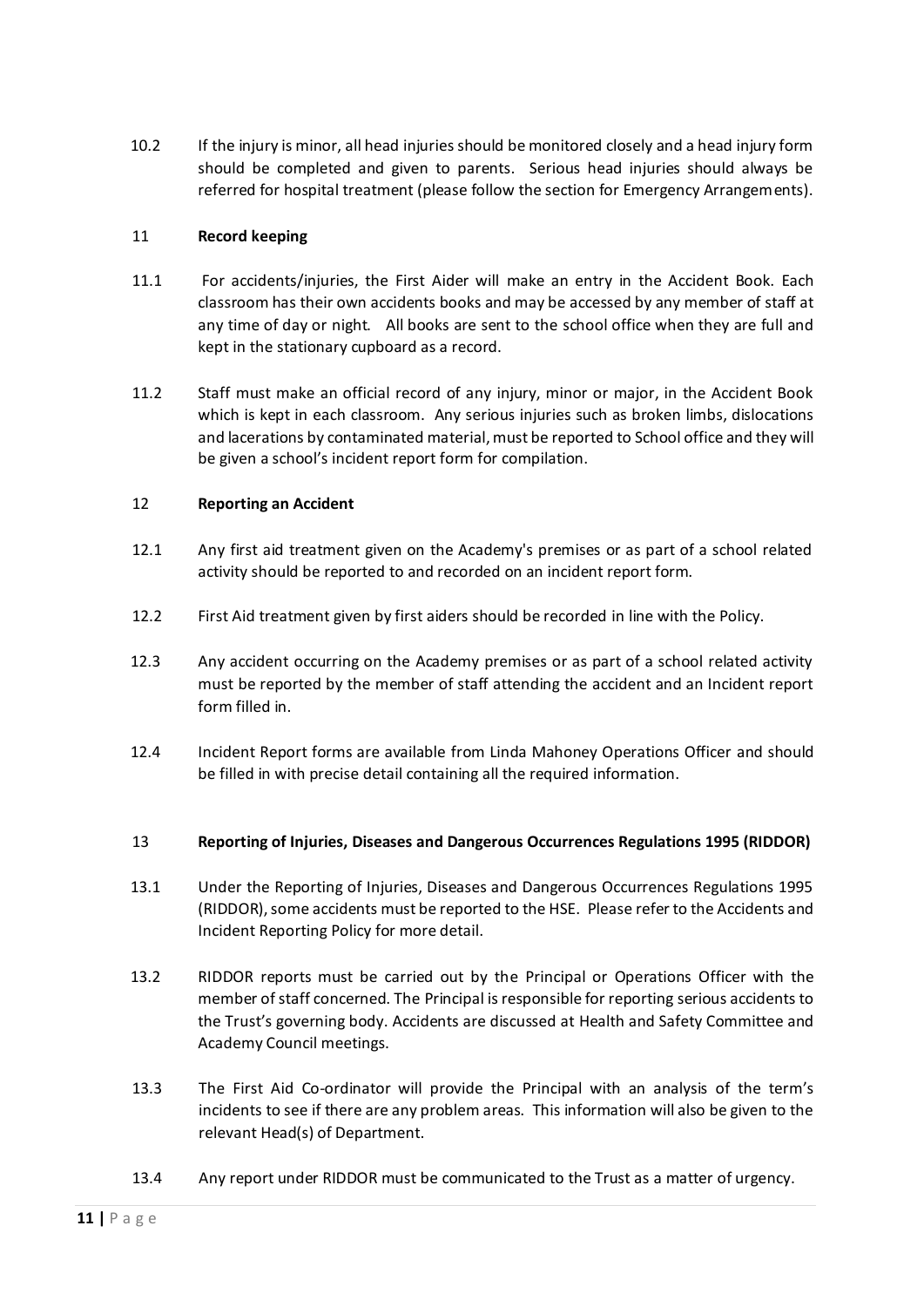# 14 **Information about Students' Medical Conditions**

- 14.1 It is the responsibility of the parents to inform the Academy about their child's medical conditions. Each year, during the first half of the Autumn term, all parents will be issued with a Data Check Sheet showing what information is currently held on the database. They will be asked to check this, update it and return it to the Academy.
- 14.2 Information from parents may be received by the Academy in a number of ways, such as via the admission form, via letters from parents, via conversations subsequently recorded in writing with teachers. This information should be passed immediately to Student Support to add to the database. A medical register will be produced at the start of every term by Jo Aidrie SEND in the form of a completed medical data sheet for each student (it is the responsibility of parents to ensure that the Academy has a completed sheet for their child).
- 14.3 The DSL must be informed if a pupil becomes pregnant. Individual teachers will then be told in confidence.
- 14.4 The Student Support team will issue detailed information on medical conditions and emergency contacts to leaders of residential visits. Parents will be required to complete a declaration agreeing to emergency treatment and confirming that information held by the Academy is up to date. Leaders can obtain copies of the declarations from the Student Support Team.

# 15 **Students with Medical Needs**

- 15.1 Many students will at some time have a short-term medical condition that may affect their participation in activities. Other students have medical conditions that, if not properly managed, could limit their access to education. These medical conditions include diabetes, asthma, epilepsy and anaphylaxis (extreme allergic reaction). Such students are regarded as having medical needs and will be more at risk than their classmates. In a few cases, individual health care plans may be needed.
- 15.2 It is the parents' responsibility to inform the Academy about the child's medical condition and requirements. If information is withheld from staff they should not generally be held responsible if they act incorrectly in giving medical assistance but otherwise in good faith. The Student Support team must alert the First Aid Co-ordinator when a student is discovered to have medical needs. The First Aid Co-ordinator will liaise specifically with the parent to obtain as much information as possible and ensure the Student Support Team have updated all information on to Pupil Asset.
- 15.3 With particularly serious medical conditions, each case must be treated individually, in relation to the illness and its requirements, to the parents' possible wish for confidentiality and to the child's knowledge of their own condition. The Student Support Team will talk in confidence to each of the child's regular teachers at the start of each academic year about serious medical conditions and requirements, alerting them to the child's knowledge of their own condition.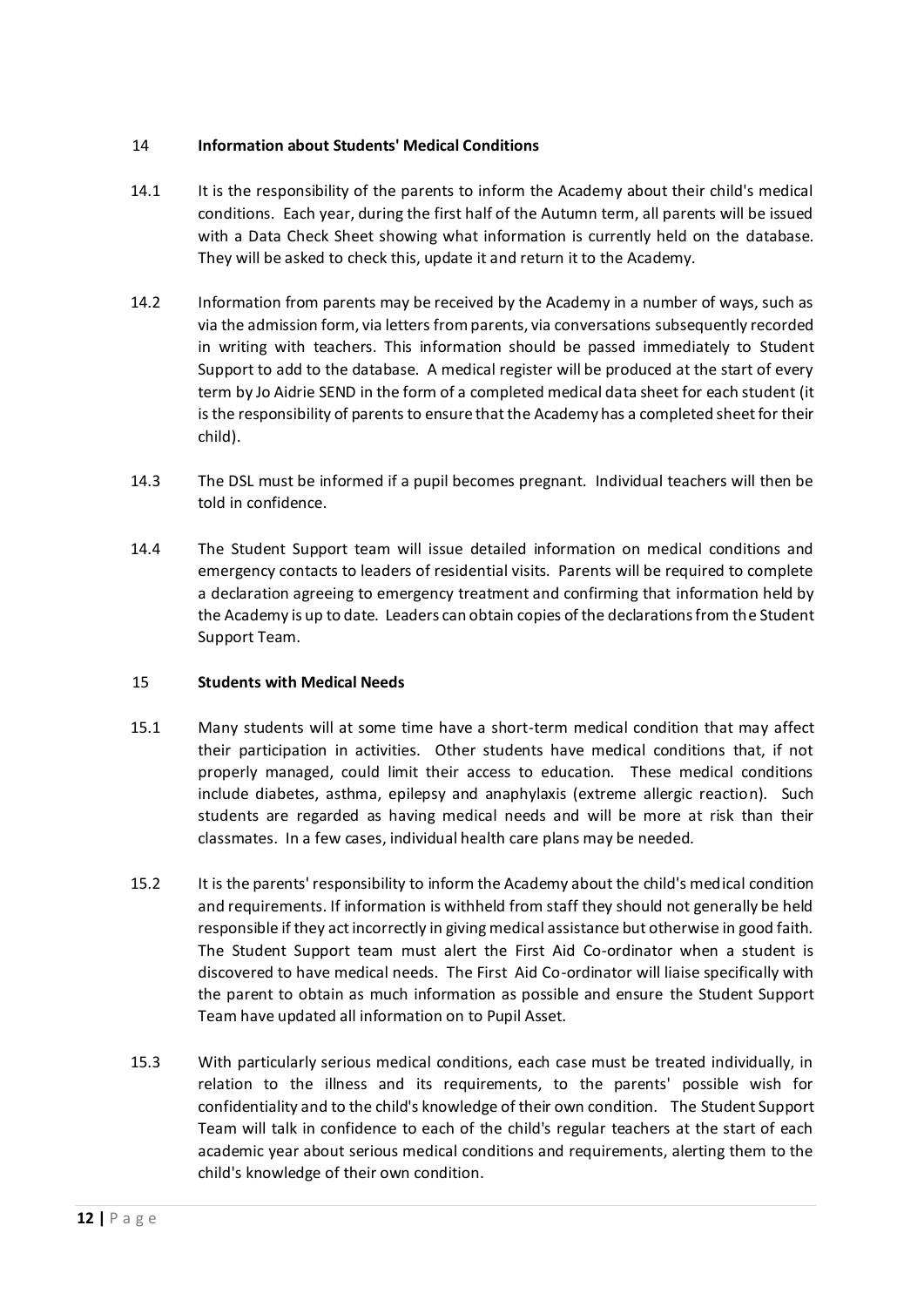- 15.4 When the student goes out of the Academy, for example on work experience, the placement must be informed.
- 15.5 Information on students' medical conditions must be made available to first aiders in the event of an incident and to emergency medical practitioners if called.
- 15.6 Records will be kept on file of student medical needs, parental permissions, individual health care plans and medication given as required.

## 16 **Emergency Procedure for Major Incidents**

- 16.1 In the event of an emergency or if an at risk student/person falls ill then member of staff at the incident must;
	- Call 999.
	- Summon a First Aider
	- Emergency treatment should be delivered.
- 16.2 If 999 is called the following information must be given;
	- The Academy's telephone number 01366 383824
	- The Academy's address: Nursery Road, Downham Market, Norfolk PE38 9PF
	- Give your name.
	- Name of casualty and symptoms/any known medical condition.
	- Inform ambulance control of the best entrance e.g. main reception entrance.
	- If an ambulance is called to the main reception, Jackie Wilks/Linda Mahoney should be informed and a member of staff should go to the entrance to give directions to the ambulance crew.
	- If the emergency services are called the parent of the casualty will be telephoned by Student Support or a member of school office as soon as is practicable.

#### 17 **Hygiene**

- 17.1 All staff should take precautions to avoid infection and must follow basic hygiene procedures. Staff should use disposable gloves (non latex) when administering first aid, these can be found in every first aid box. Any spillages must be notified to the school office who will follow the correct procedure.
- 17.2 Hands must always be washed before and after giving first aid.
- 17.3 Single-use disposable gloves must be worn if treatment involves blood or other body fluids. Any soiled dressings must be put in a yellow clinical waste bag and disposed of in a clinical waste box.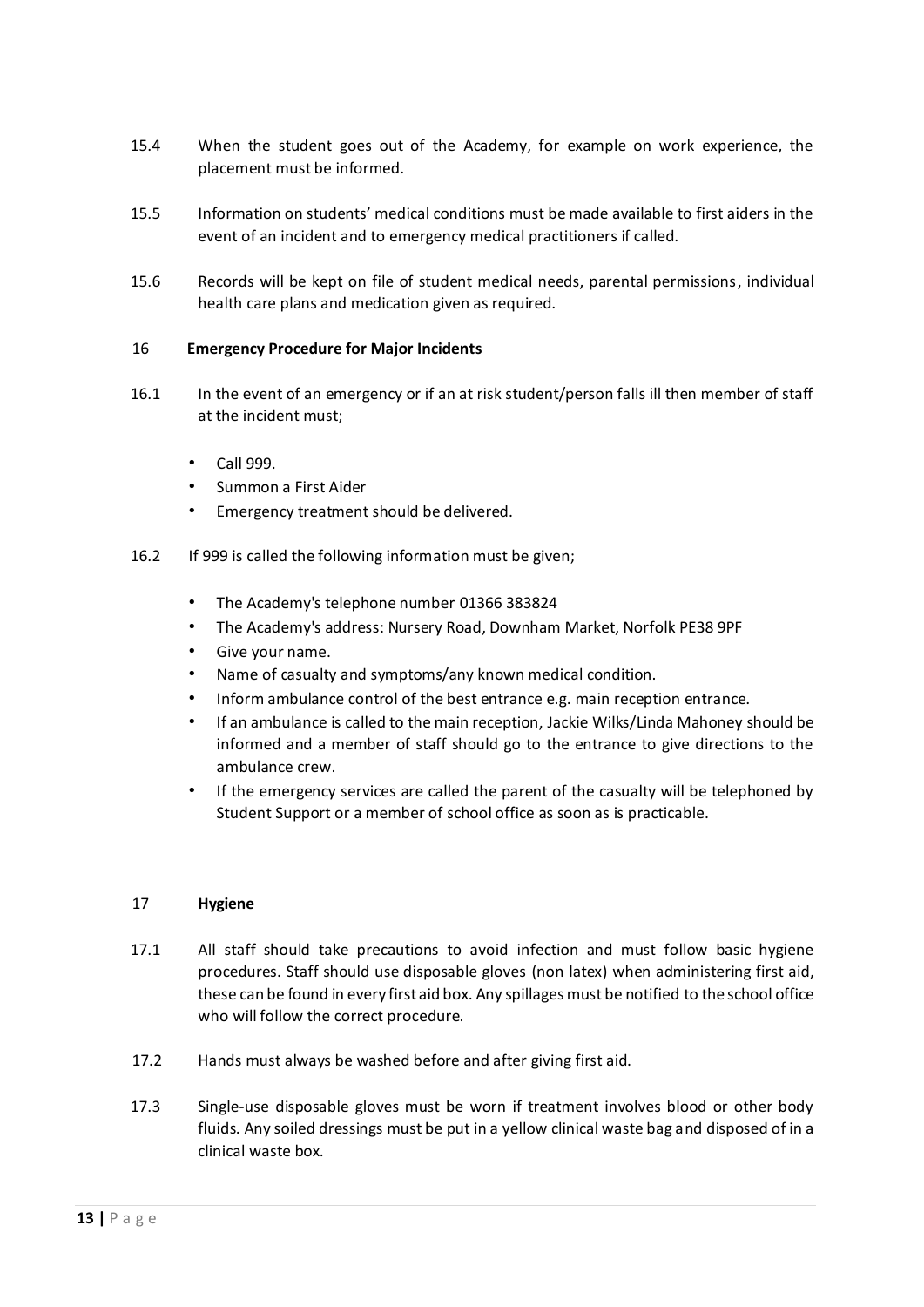- 17.4 Any body fluids on the floor should have absorbent granules sprinkled on to them, then swept up with the designated dustpan and brush (in each classroom). This should also go in a yellow bag and disposed of in a clinical waste box. If possible, areas should be cleaned up with absorbent powder specifically for body fluids.
- 17.5 Body fluid spillages on hard surfaces should be cleaned up with absorbent powder specifically for body fluids.
- 17.6 Exposed cuts or abrasions should always be covered.
- 17.7 In the event of wide spread viral/bacterial infections across the Academy the following actions will be taken:
	- The Academy will report the situation to parents via the website, Dojo, newsletters and text messages with guidance regarding avoidance, recognition, treatment and guidance on attendance.
	- The guidance materials will also be used to communicate the information to students, as well as displaying posters around the Academy site.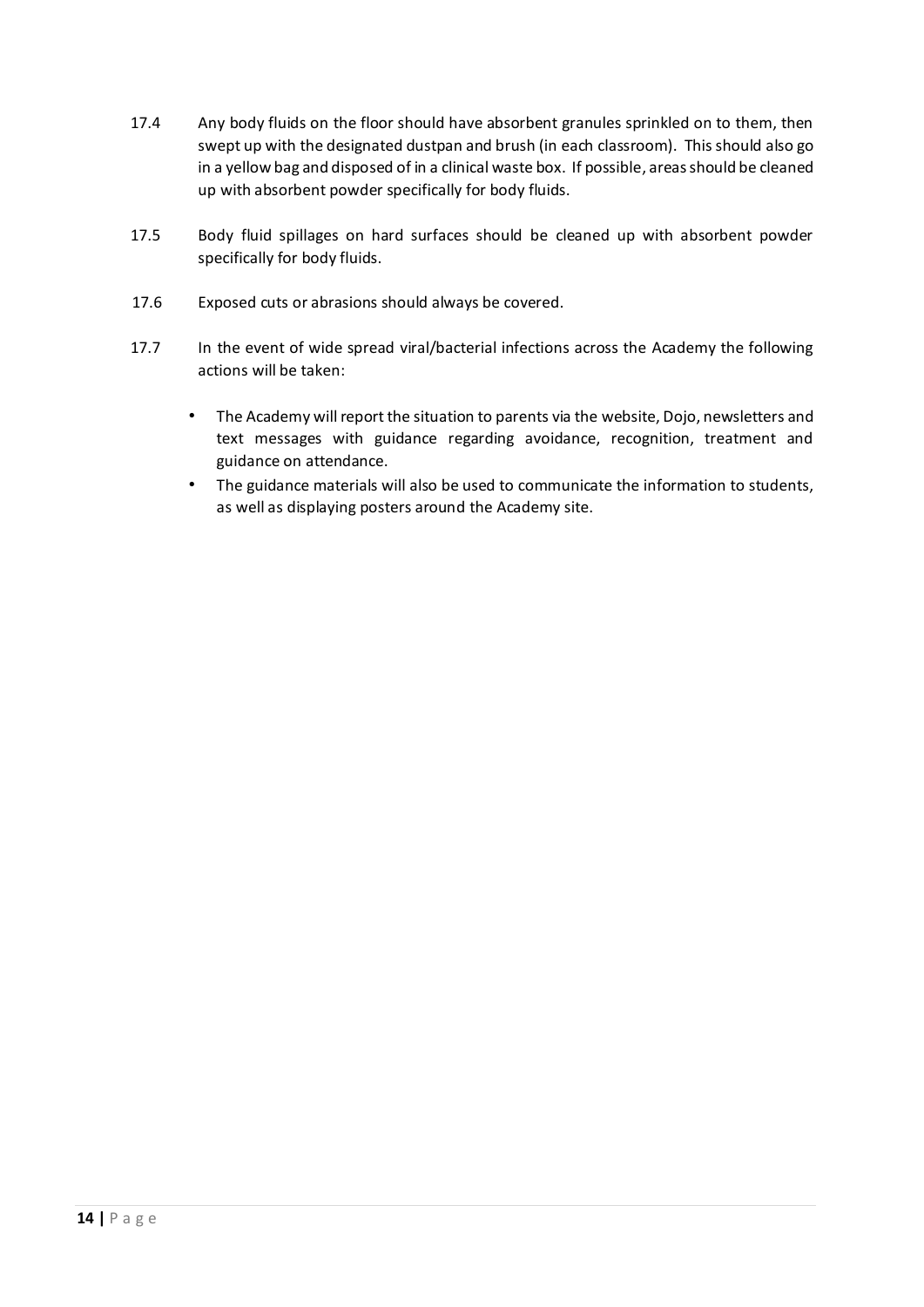# **ANNEX 1 TO NELSON ACADEMY LOCAL FIRST AID PROCEDURES**

# **First Aid at Work qualified staff**

| <b>Date</b><br>Date |                   |                                  |            |                |                              |
|---------------------|-------------------|----------------------------------|------------|----------------|------------------------------|
|                     | <b>Name</b>       | <b>Type of Training</b>          | Comp       | <b>Expires</b> | <b>Trainer</b>               |
|                     |                   |                                  |            |                | P & K                        |
|                     | Ali Cupit         | First Aid at Work 3-day Full     | 10/06/2021 | 09/06/2024     | Training                     |
|                     | Amanda            |                                  |            |                | $\overline{P}$ & K           |
|                     | Tasker            | <b>Emergency First Aid</b>       | 02/09/2019 | 01/09/2022     | Training                     |
|                     |                   |                                  |            |                | P & K                        |
|                     | <b>Becky Gipp</b> | Level 3 Paediatric First Aid     | 30/01/2019 | 29/01/2022     | Training                     |
|                     | Caitlin           |                                  |            |                |                              |
|                     | Holmes            | Paediatric & Emergency First Aid | 04/09/2020 | 03/09/2023     | Tigerlilly                   |
|                     | Carole            |                                  |            |                | <b>P</b> & K                 |
|                     | Armstrong         | <b>Emergency First Aid</b>       | 02/09/2019 | 01/09/2022     | Training                     |
|                     | Chritsine         |                                  |            |                | <b>P</b> & K                 |
|                     | <b>Bunting</b>    | Level 3 Paediatric First Aid     | 29/01/2019 | 28/01/2022     | Training                     |
|                     | Debbie            |                                  |            |                | $P$ & K                      |
|                     | James             | <b>Emergency First Aid</b>       | 02/09/2019 | 01/09/2022     | Training                     |
|                     | Diane             |                                  |            |                | P & K                        |
|                     | Francis           | <b>Emergency First Aid</b>       | 02/09/2019 | 01/09/2022     | Training                     |
|                     | Emma              |                                  |            |                | $\overline{P}$ & K           |
|                     | Traylen           | Level 3 Paediatric First Aid     | 30/01/2019 | 29/01/2022     | Training                     |
|                     | Gemma             |                                  |            |                | $\overline{P}$ & K           |
|                     | Skyes             | Level 3 Paediatric First Aid     | 29/01/2019 | 28/01/2022     | Training                     |
|                     | Hayley            |                                  |            |                | <b>P &amp; K</b>             |
|                     | Driscoll          | First aid at Work 3-day Full     | 10/06/2021 | 09/06/2024     | Training                     |
|                     | Helen             |                                  |            |                |                              |
|                     | Richardson        | Paediatric & Emergency First Aid | 04/09/2020 | 03/09/2023     | Tigerlilly                   |
|                     |                   |                                  |            |                | $P$ & K                      |
|                     | Jackie Wilks      | <b>Emergency First Aid</b>       | 02/09/2019 | 01/09/2022     | Training                     |
|                     | Jessica           |                                  |            |                |                              |
|                     | Pepper            | Paediatric & Emergency First Aid | 04/09/2020 | 03/09/2023     | Tigerlilly                   |
|                     | Josie Lloyd       | Paediatric & Emergency First Aid | 04/09/2020 | 03/09/2023     | Tigerlilly                   |
|                     |                   |                                  |            |                | $P$ & K                      |
|                     | Julie Crane       | Level 3 Paediatric First Aid     | 29/01/2019 | 28/01/2022     | Training<br>$P$ & K          |
|                     |                   |                                  |            |                |                              |
|                     | Karla Short       | <b>Emergency First Aid</b>       | 02/09/2019 | 01/09/2022     | Training<br>& K              |
|                     | Katrina           |                                  |            |                | P                            |
|                     | <b>Boyes</b>      | Level 3 Paediatric First Aid     | 30/01/2019 | 29/01/2022     | Training<br><b>P &amp; K</b> |
|                     | Kelly Clarke      | <b>Emergency First Aid</b>       | 02/09/2019 | 01/09/2022     | Training                     |
|                     | Kerri-Ann         |                                  |            |                | & K<br>P.                    |
|                     | Clegg             | Level 3 Paediatric First Aid     | 29/01/2019 | 28/01/2022     | Training                     |
|                     |                   |                                  |            |                | <b>P &amp; K</b>             |
|                     | Kim Harrison      | <b>Emergency First Aid</b>       | 02/09/2019 | 01/09/2022     | Training                     |
|                     | Kim               |                                  |            |                | <b>P</b> & K                 |
|                     | Plummer           | Level 3 Paediatric First Aid     | 29/01/2019 | 28/01/2022     | Training                     |
|                     | Kirsty            |                                  |            |                | <b>P &amp; K</b>             |
|                     | Carman            | Level 3 Paediatric First Aid     | 20/01/2019 | 28/01/2022     | Training                     |
|                     | Ligita Wilson     | Paediatric & Emergency First Aid | 04/09/2020 | 03/09/2023     | Tigerlilly                   |
|                     |                   |                                  |            |                |                              |

# Your First aiders at Nelson Academy are: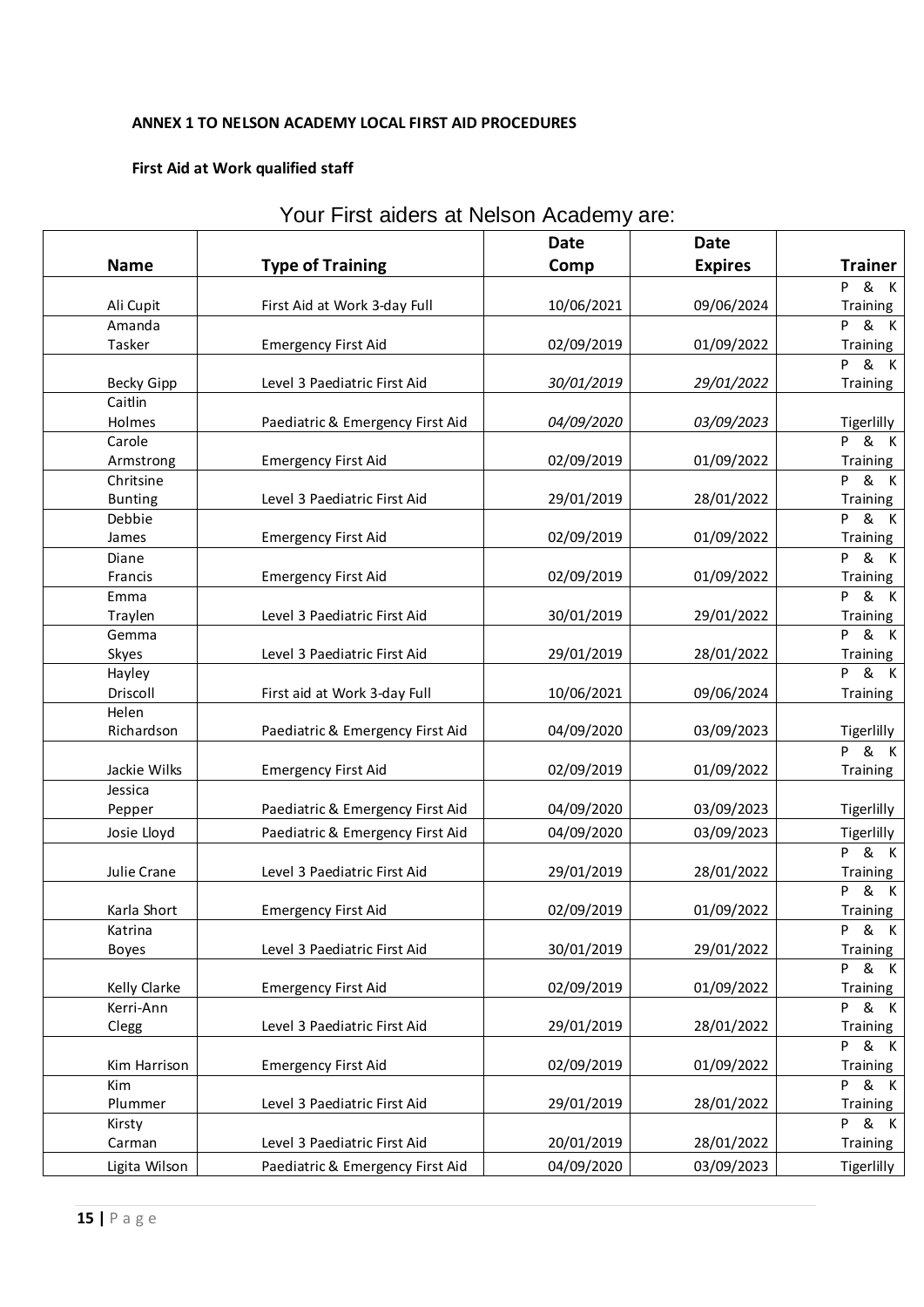|                      |                                  |            |            | & K<br>P                     |
|----------------------|----------------------------------|------------|------------|------------------------------|
| Lisa Limbert         | Level 3 Paediatric First Aid     | 29/01/2019 | 28/01/2022 | Training                     |
| Lorraine             |                                  |            |            | & K<br>P.                    |
| Hearmon              | <b>Emergency First Aid</b>       | 02/09/2019 | 01/09/2022 | Training                     |
| Lynne                |                                  |            |            | & K<br>P.                    |
| Martin               | Level 3 Paediatric First Aid     | 29/01/2019 | 28/01/2022 | Training                     |
| Michelle             |                                  |            |            |                              |
| Barber               | Paediatric & Emergency First Aid | 04/09/2020 | 03/09/2023 | Tigerlilly                   |
| Michelle             |                                  |            |            |                              |
| Smith                | Paediatric & Emergency First Aid | 04/09/2020 | 03/09/2023 | Tigerlilly                   |
| Michelle             |                                  |            |            |                              |
| Whiting              | Paediatric & Emergency First Aid | 04/09/2020 | 03/09/2023 | Tigerlilly                   |
|                      |                                  |            |            | & K<br><b>P</b>              |
| Nicky Rosier         | <b>Emergency First Aid</b>       | 02/09/2019 | 01/09/2022 | Training                     |
| Nicola Liles         |                                  |            |            | & K<br>P.                    |
|                      | Level 3 Paediatric First Aid     | 29/01/2019 | 28/01/2022 | Training<br><b>P &amp; K</b> |
| Nina Galley          | Level 3 Paediatric First Aid     | 20/01/2019 | 28/01/2022 | Training                     |
|                      |                                  |            |            |                              |
| Rachel King          | Paediatric & Emergency First Aid | 04/09/2020 | 03/09/2023 | Tigerlilly                   |
| Ray Cook             | Level 3 Paediatric First Aid     | 30/01/2019 | 29/01/2022 | & K<br>P.                    |
|                      |                                  |            |            | Training<br>& K<br>P.        |
| Sam Hakin            | <b>Emergency First Aid</b>       | 02/09/2019 | 01/09/2022 | Training                     |
|                      |                                  |            |            |                              |
| Sam Smith            | Paediatric & Emergency First Aid | 04/09/2020 | 03/09/2023 | Tigerlilly                   |
| Samantha<br>Jeffries | Level 3 Paediatric First Aid     |            |            | & K<br>P.                    |
| Sarah Byrne          |                                  | 30/01/2019 | 29/01/2022 | Training<br>& K<br>P         |
| <b>Burns</b>         | <b>Emergency First Aid</b>       | 02/09/2019 | 01/09/2022 | Training                     |
|                      |                                  |            |            | & K<br>P                     |
| Sarah May            | Level 3 Paediatric First Aid     | 30/01/2019 | 29/01/2022 | Training                     |
|                      |                                  |            |            | $\overline{8}$ K<br>P.       |
| Sarah Wilson         | Level 3 Paediatric First Aid     | 30/01/2019 | 29/01/2022 | Training                     |
|                      |                                  |            |            | $P$ & K                      |
| <b>Tracy Sharpe</b>  | Level 3 Paediatric First Aid     | 30/01/2019 | 29/01/2022 | Training                     |
| Vicky                |                                  |            |            |                              |
| Gallagher            | Paediatric & Emergency First Aid | 04/09/2020 | 03/09/2023 | Tigerlilly                   |

# Location of first aid kits Front Office Area/All Classrooms

# **Mental Health First Aider (specify for pupils or adults)**

| Gemma Sykes – Pupils          | Jo Airdrie - Pupils  | Sarah May - Pupils   |
|-------------------------------|----------------------|----------------------|
| Carroline Shelbourne - Pupils | Clara Smith - Pupils | Avril Varga - Adults |

# *1 Training for First Aiders/Appointed persons should be provided by a HSE accredited provider.*